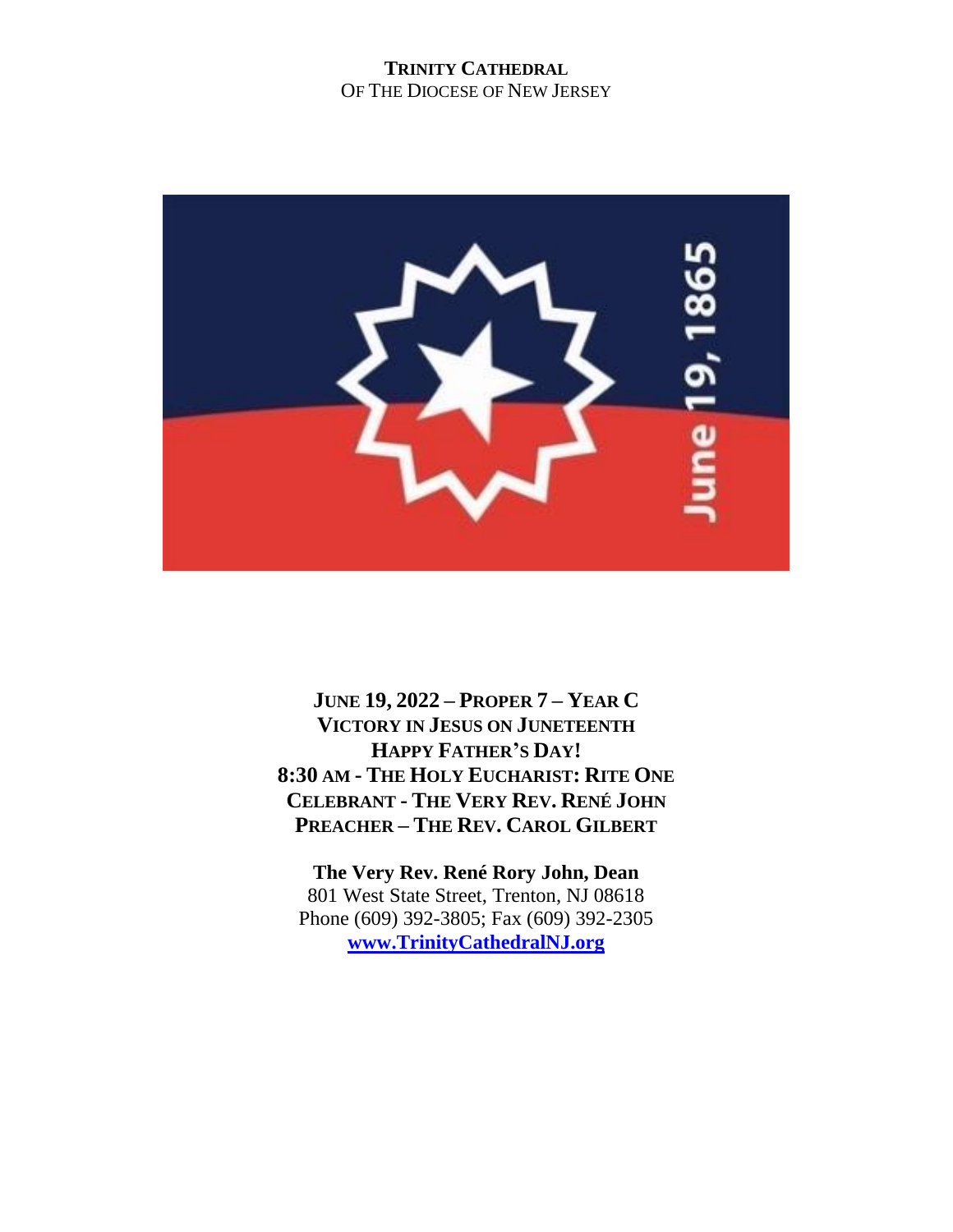WELCOME! We're honored that you're worshipping with us today. Masks are optional within the Cathedral buildings (with the exception of the Academy Pre-School.) Please use the hand sanitizer that is provided throughout the building before and after touching any surfaces, and remain 6 feet apart from people not in your immediate household.

If you're not familiar with our Episcopal worship service, we hope this will help. For sanitary purposes, all of our prayers are printed in this bulletin.

Thank you for helping us to remain as safe as possible while enjoying in-person worship. "This is how we love one another!"

*Please stand as indicated and be seated for lessons*

# **Liturgy of the Word**

| All stand, as able       |                        |
|--------------------------|------------------------|
| <b>Processional Hymn</b> | <b>Hymnal</b> $\sharp$ |

#### 1

Praise to the living God! All praisèd be his Name who was, and is, and is to be for ay the same. The one eternal God ere aught that now appears: the first, the last, beyond all thought his timeless years!

#### 2

Formless, all lovely forms declare his loveliness; holy, no holiness of earth can his express. Lo, he is Lord of all. Creation speaks his praise, and everywhere above, below, his will obeys.

# **#372** Praise to the Living God!

#### 3

His Spirit floweth free, high surging where it will: in prophet's word he spoke of old; he speaketh still. Established is his law, and changeless it shall stand, deep writ upon the human heart, on sea, on land.

#### 4

Eternal life hath he implanted in the soul; his love shall be our strength and stay while ages roll. Praise to the living God! All praisèd be his Name who was, and is, and is to be, for ay the same.

### *Celebrant:* Alleluia. Christ is risen. *People:* **The Lord is risen indeed. Alleluia.**

*Celebrant:* Almighty God, unto whom all hearts are open, all desires known, and from whom no secrets are hid: Cleanse the thoughts of our hearts by the inspiration of thy Holy Spirit, that we may perfectly love thee, and worthily magnify thy holy Name; through Christ our Lord. **Amen.**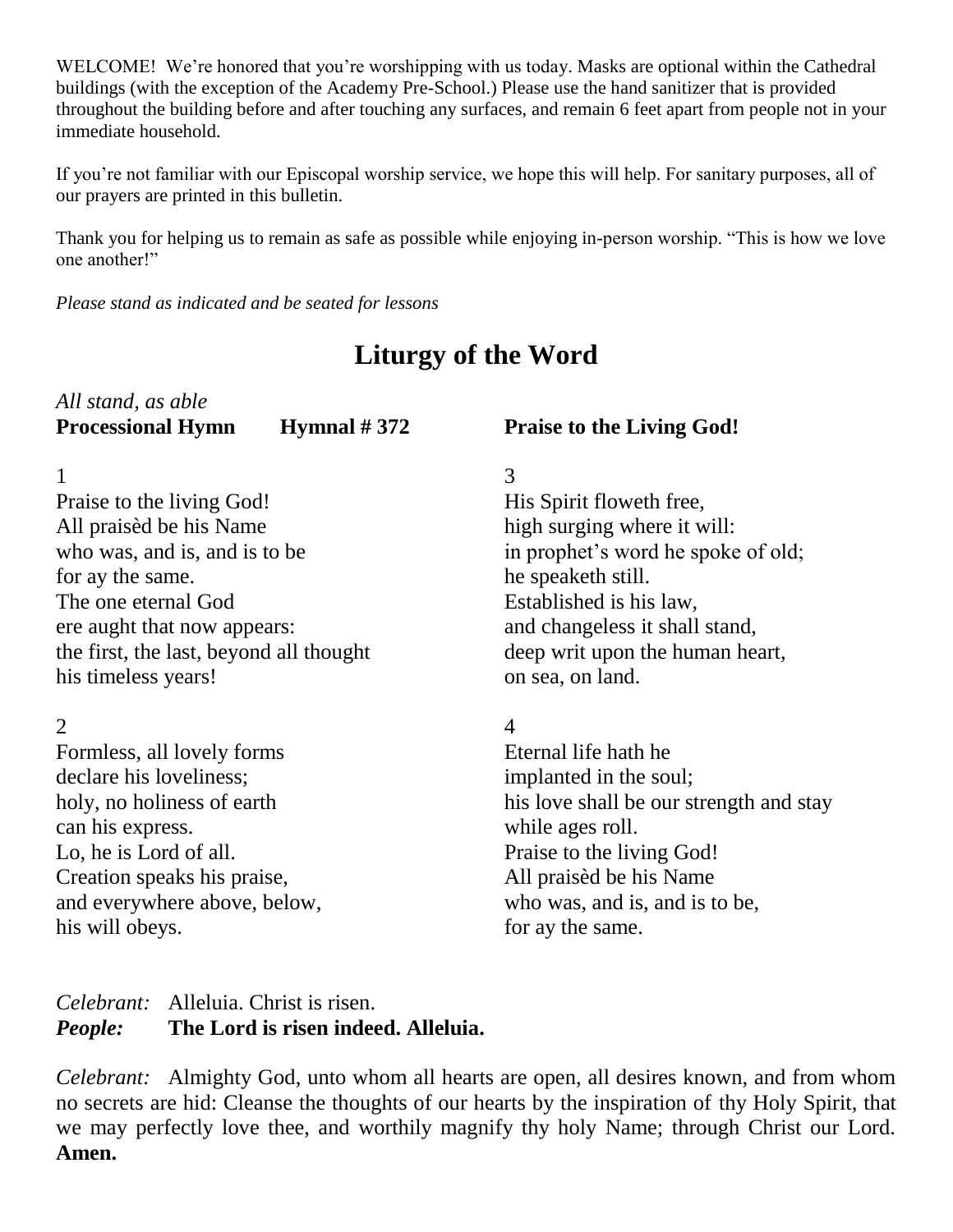*All say together* **Gloria in Excelsis**

> **Glory be to God on high, and on earth peace, good will towards men.**

**We praise thee, we bless thee, we worship thee, we glorify thee, we give thanks to thee for thy great glory,**

**O Lord God, heavenly King, God the Father Almighty. O Lord, the only-begotten Son, Jesus Christ; O Lord God, Lamb of God, Son of the Father, that takest away the sins of the world, have mercy upon us. Thou that takest away the sins of the world, receive our prayer. Thou that sittest at the right hand of God the Father, have mercy upon us.**

**For thou only art holy; thou only art the Lord; thou only, O Christ, with the Holy Ghost, art most high in the glory of God the Father. Amen.**

**The Collect of the Day**

*Celebrant:* The Lord be with you. *People:* **And with thy spirit.** *Celebrant:* Let us pray.

O Lord, we beseech thee, make us to have a perpetual fear and love of thy holy Name, for thou never failest to help and govern those whom thou hast set upon the sure foundation of thy loving-kindness; through Jesus Christ our Lord, who liveth and reigneth with thee and the Holy Spirit, one God, for ever and ever. **Amen.**

*The people are seated* **First Reading A Reading from the First book of Kings (1 Kings 19:1-15a)**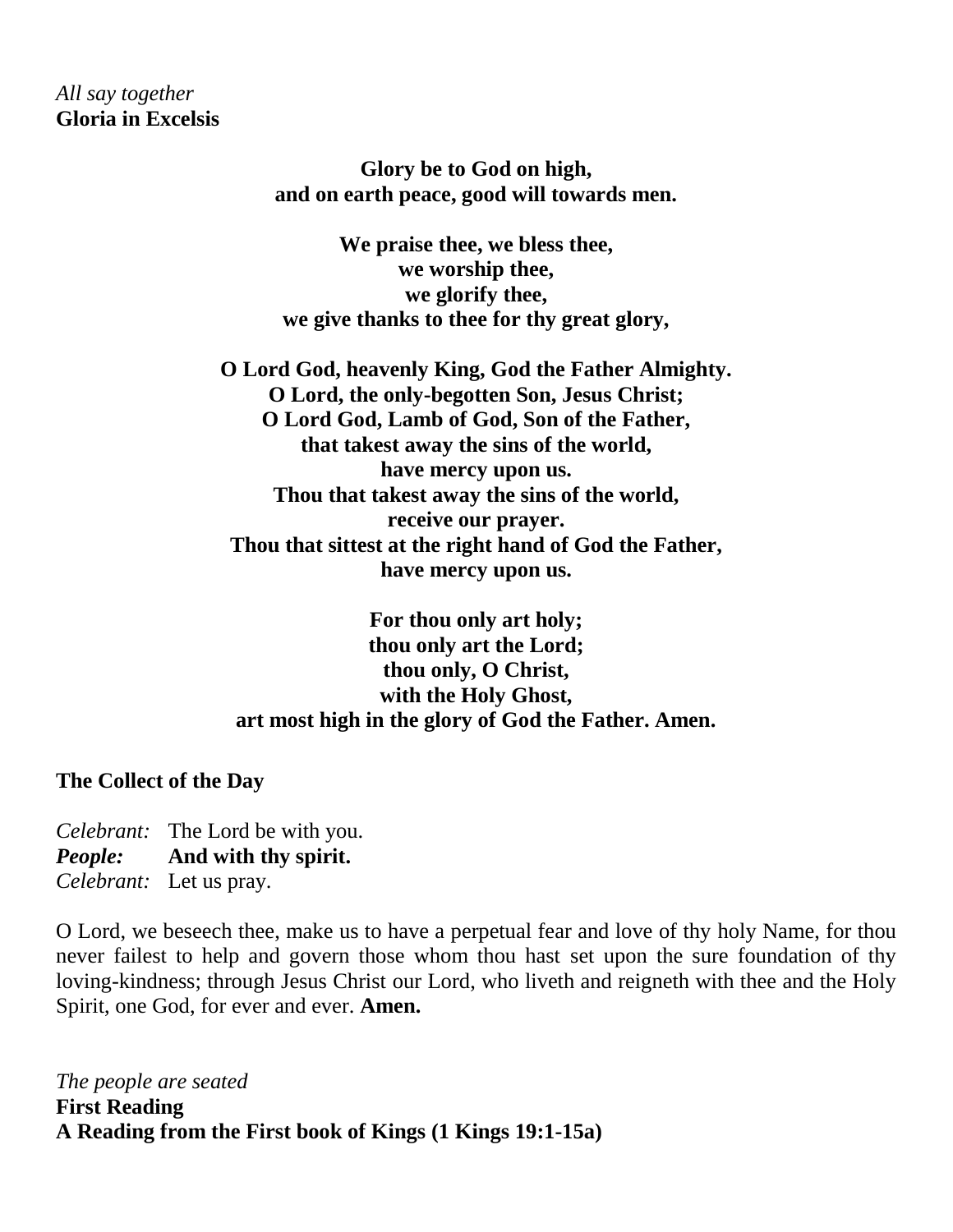Ahab told Jezebel all that Elijah had done, and how he had killed all the prophets with the sword. Then Jezebel sent a messenger to Elijah, saying, "So may the gods do to me, and more also, if I do not make your life like the life of one of them by this time tomorrow." Then he was afraid; he got up and fled for his life, and came to Beer-sheba, which belongs to Judah; he left his servant there. But he himself went a day's journey into the wilderness, and came and sat down under a solitary broom tree. He asked that he might die: "It is enough; now, O Lord, take away my life, for I am no better than my ancestors." Then he lay down under the broom tree and fell asleep. Suddenly an angel touched him and said to him, "Get up and eat." He looked, and there at his head was a cake baked on hot stones, and a jar of water. He ate and drank, and lay down again. The angel of the Lord came a second time, touched him, and said, "Get up and eat, otherwise the journey will be too much for you." He got up, and ate and drank; then he went in the strength of that food forty days and forty nights to Horeb the mount of God. At that place he came to a cave, and spent the night there. Then the word of the Lord came to him, saying, "What are you doing here, Elijah?" He answered, "I have been very zealous for the Lord, the God of hosts; for the Israelites have forsaken your covenant, thrown down your altars, and killed your prophets with the sword. I alone am left, and they are seeking my life, to take it away." He said, "Go out and stand on the mountain before the Lord, for the Lord is about to pass by." Now there was a great wind, so strong that it was splitting mountains and breaking rocks in pieces before the Lord, but the Lord was not in the wind; and after the wind an earthquake, but the Lord was not in the earthquake; and after the earthquake a fire, but the Lord was not in the fire; and after the fire a sound of sheer silence. When Elijah heard it, he wrapped his face in his mantle and went out and stood at the entrance of the cave. Then there came a voice to him that said, "What are you doing here, Elijah?" He answered, "I have been very zealous for the Lord, the God of hosts; for the Israelites have forsaken your covenant, thrown down your altars, and killed your prophets with the sword. I alone am left, and they are seeking my life, to take it away." Then the Lord said to him, "Go, return on your way to the wilderness of Damascus."

The Word of the Lord. *People:* **Thanks be to God.**

*All remain seated to say*  **Psalm 42**

> **My soul is athirst for God, athirst for the living God; \* when shall I come to appear before the presence of God? My tears have been my food day and night, \* while all day long they say to me, "Where now is your God?" I pour out my soul when I think on these things: \* how I went with the multitude and led them into the house of God, With the voice of praise and thanksgiving, \* among those who keep holy-day.**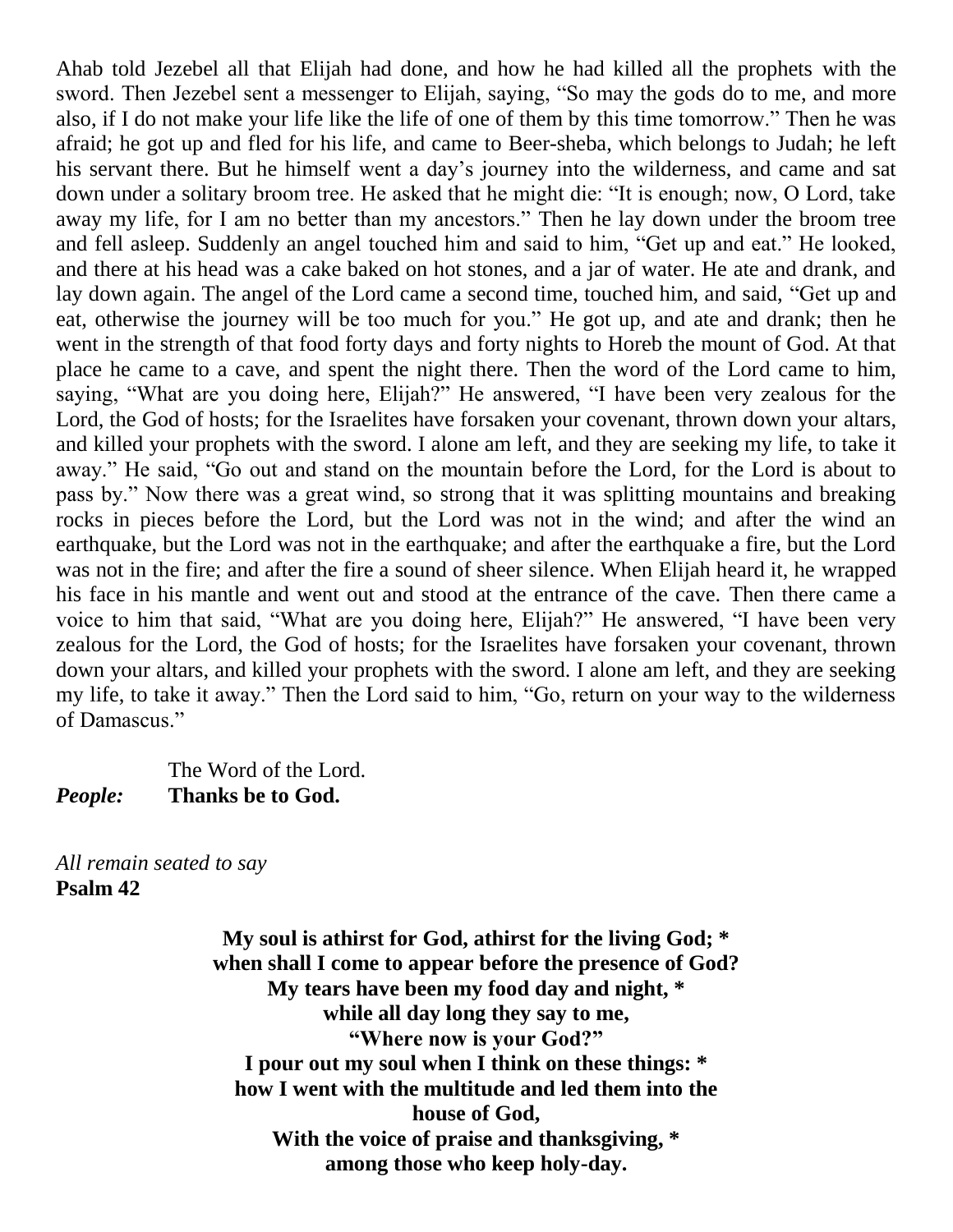**Why are you so full of heaviness, O my soul? \* and why are you so disquieted within me? Put your trust in God; \* for I will yet give thanks to him, who is the help of my countenance, and my God. My soul is heavy within me; \* therefore I will remember you from the land of Jordan, and from the peak of Mizar among the heights of Hermon. One deep calls to another in the noise of your cataracts; \* all your rapids and floods have gone over me. The Lord grants his loving-kindness in the daytime; \* in the night season his song is with me, a prayer to the God of my life. I will say to the God of my strength, "Why have you forgotten me? \* and why do I go so heavily while the enemy oppresses me?" While my bones are being broken, \* my enemies mock me to my face; All day long they mock me \* and say to me, "Where now is your God?" Why are you so full of heaviness, O my soul? \* and why are you so disquieted within me? Put your trust in God; \* for I will yet give thanks to him, who is the help of my countenance, and my God.**

*Remain seated* **Second Reading A Reading from Paul's letter to the Church in Galatia (3:23-29)**

Now before faith came, we were imprisoned and guarded under the law until faith would be revealed. Therefore the law was our disciplinarian until Christ came, so that we might be justified by faith. But now that faith has come, we are no longer subject to a disciplinarian, for in Christ Jesus you are all children of God through faith. As many of you as were baptized into Christ have clothed yourselves with Christ. There is no longer Jew or Greek, there is no longer slave or free, there is no longer male and female; for all of you are one in Christ Jesus. And if you belong to Christ, then you are Abraham's offspring, heirs according to the promise.

The Word of the Lord. *People:* **Thanks be to God.**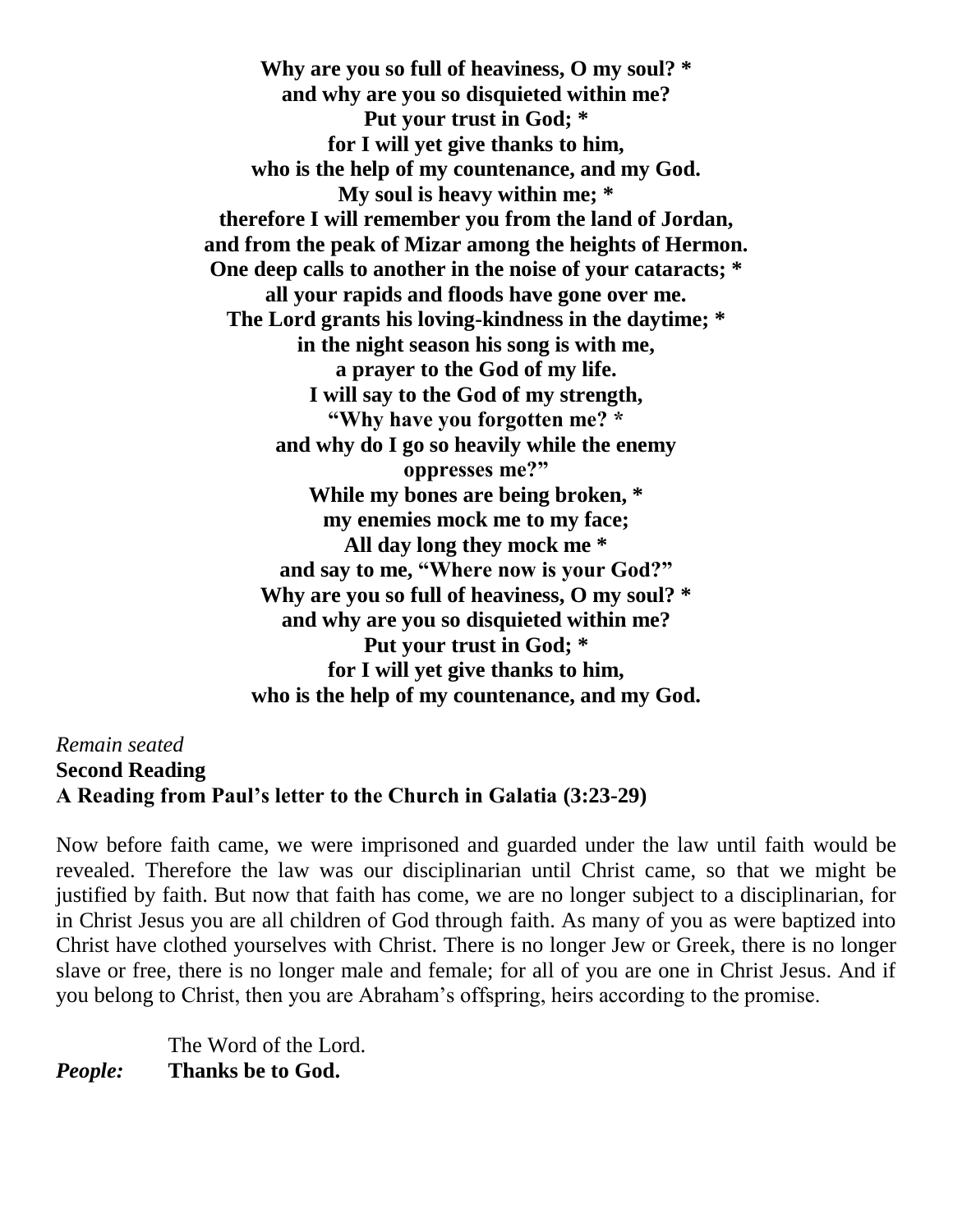1

Thine arm, O Lord, in days of old was strong to heal and save; it triumphed o'er disease and death, o'er darkness and the grave. To thee they went, the blind, the deaf, the palsied, and the lame, the leper set apart and shunned, the sick with fevered frame.

 $\mathcal{D}_{\mathcal{L}}$ 

And lo! thy touch brought life and health, gave hearing, strength, and sight; and youth renewed and frenzy calmed owned thee, the Lord of light:

## **Sequence Hymnal # 567 Thine Arm, O Lord, in Days of Old**

and now, O Lord, be near to bless, almighty as of yore, in crowded street, by restless couch, as by Gennesaret's shore.

3

Be thou our great deliverer still, thou Lord of life and death; restore and quicken, soothe and bless, with thine almighty breath: to hands that work and eyes that see, give wisdom's heavenly lore, that whole and sick, and weak and strong, may praise thee evermore.

# *Remain standing* **The Gospel: Luke 8:26-39**

*Deacon:* The Holy Gospel of our Lord Jesus Christ according to Luke. *People:* **Glory be to thee, O Lord.**

Jesus and his disciples arrived at the country of the Gerasenes, which is opposite Galilee. As Jesus stepped out on land, a man of the city who had demons met him. For a long time he had worn no clothes, and he did not live in a house but in the tombs. When he saw Jesus, he fell down before him and shouted at the top of his voice, "What have you to do with me, Jesus, Son of the Most High God? I beg you, do not torment me"—for Jesus had commanded the unclean spirit to come out of the man. (For many times it had seized him; he was kept under guard and bound with chains and shackles, but he would break the bonds and be driven by the demon into the wilds.) Jesus then asked him, "What is your name?" He said, "Legion"; for many demons had entered him. They begged him not to order them to go back into the abyss. Now there on the hillside a large herd of swine was feeding; and the demons begged Jesus to let them enter these. So he gave them permission. Then the demons came out of the man and entered the swine, and the herd rushed down the steep bank into the lake and was drowned. When the swineherds saw what had happened, they ran off and told it in the city and in the country. Then people came out to see what had happened, and when they came to Jesus, they found the man from whom the demons had gone sitting at the feet of Jesus, clothed and in his right mind. And they were afraid. Those who had seen it told them how the one who had been possessed by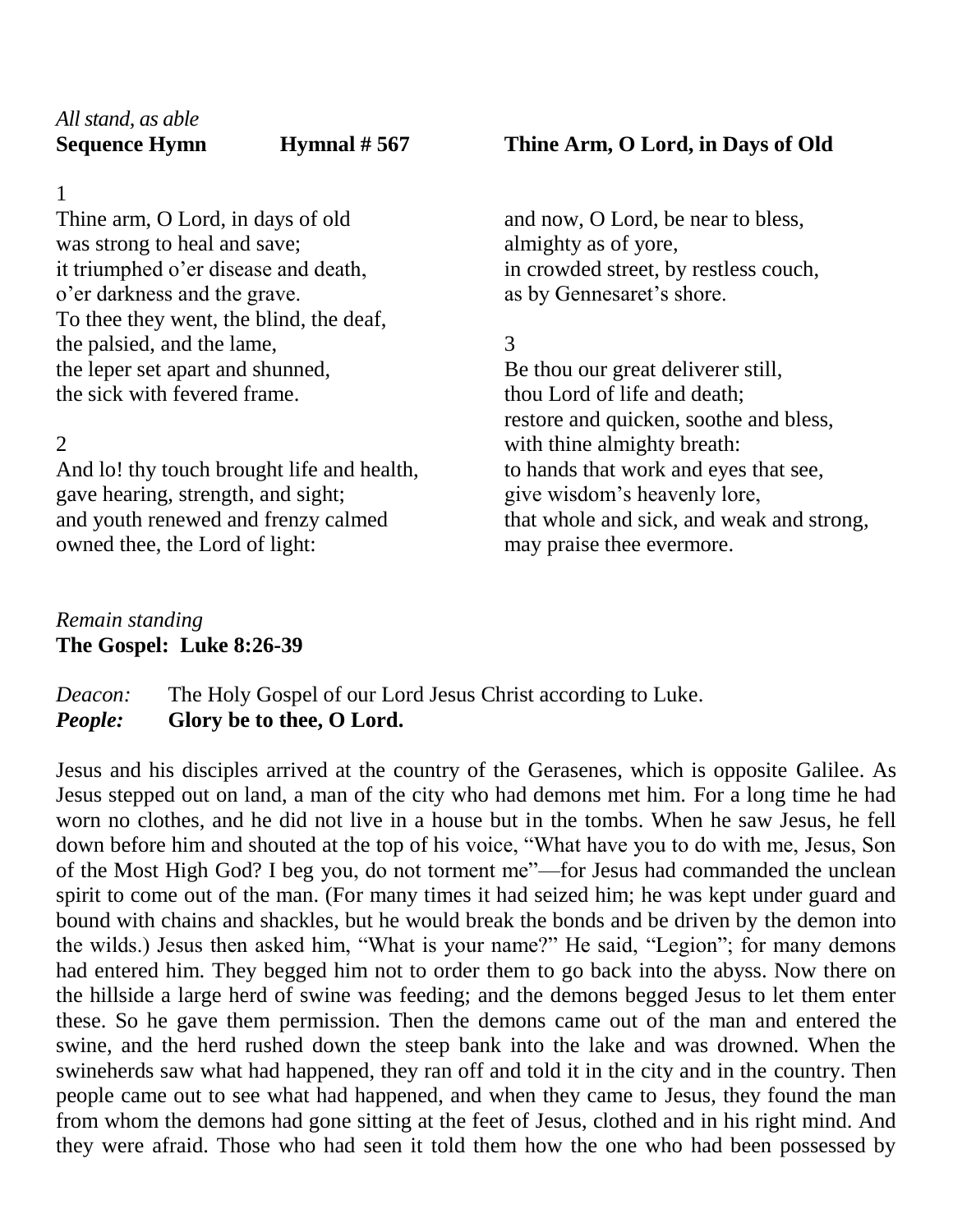demons had been healed. Then all the people of the surrounding country of the Gerasenes asked Jesus to leave them; for they were seized with great fear. So he got into the boat and returned. The man from whom the demons had gone begged that he might be with him; but Jesus sent him away, saying, "Return to your home, and declare how much God has done for you." So he went away, proclaiming throughout the city how much Jesus had done for him.

## The Gospel of the Lord. *People* **Praise be to thee, O Christ.**

**Sermon The Rev. Carol Gilbert, Deacon**

*All stand, as able* **Nicene Creed**

> **We believe in one God, the Father, the Almighty, maker of heaven and earth, of all that is, seen and unseen. We believe in one Lord, Jesus Christ, the only Son of God, eternally begotten of the Father, God from God, Light from Light, true God from true God, begotten, not made, of one Being with the Father. Through him all things were made. For us and for our salvation he came down from heaven: by the power of the Holy Spirit he became incarnate from the Virgin Mary, and was made man. For our sake he was crucified under Pontius Pilate; he suffered death and was buried. On the third day he rose again in accordance with the Scriptures; he ascended into heaven and is seated at the right hand of the Father. He will come again in glory to judge the living and the dead, and his kingdom will have no end. We believe in the Holy Spirit, the Lord, the giver of life, who proceeds from the Father and the Son. With the Father and the Son he is worshiped and glorified. He has spoken through the Prophets.**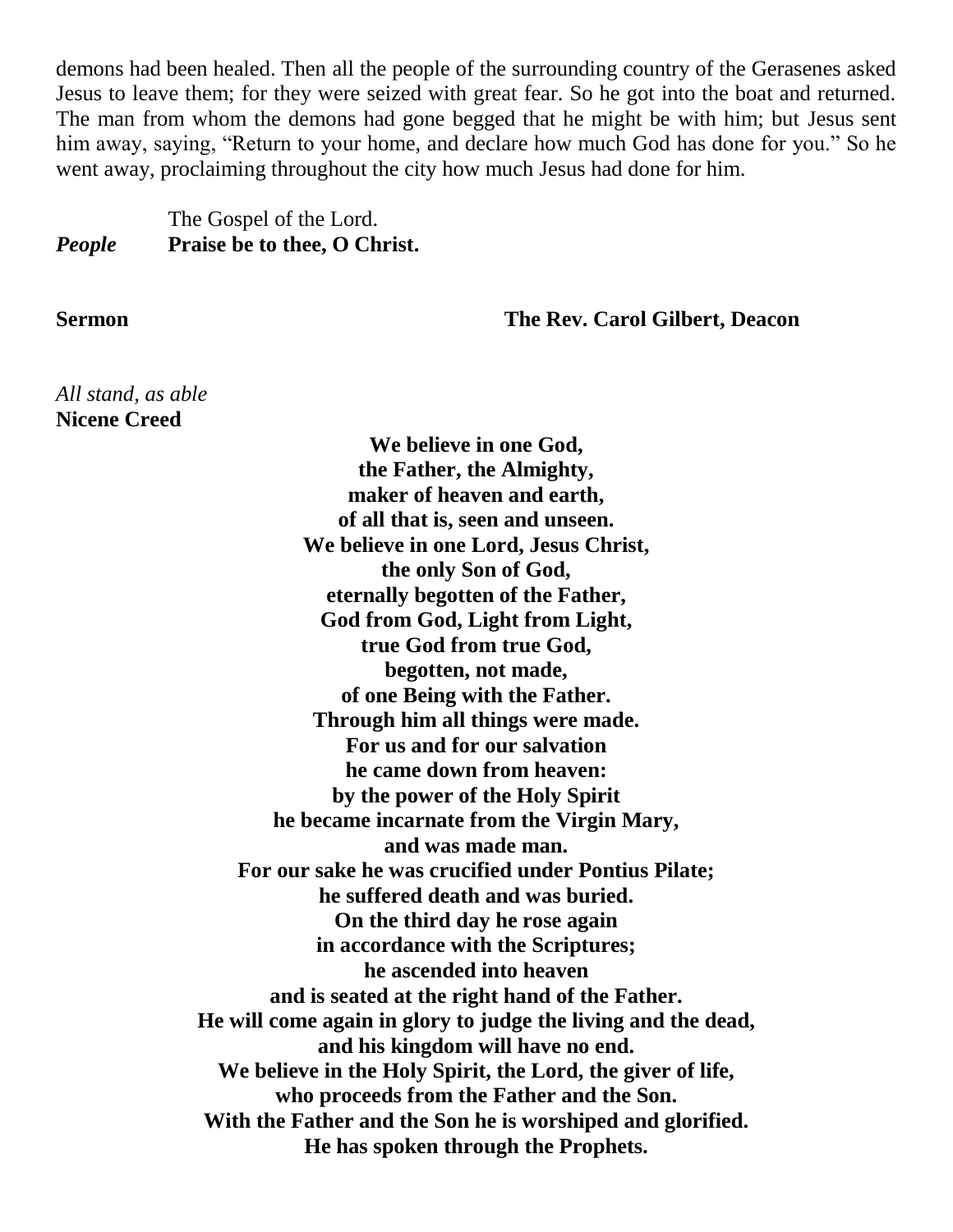# **We believe in one holy catholic and apostolic Church. We acknowledge one baptism for the forgiveness of sins. We look for the resurrection of the dead, and the life of the world to come. Amen.**

## **The Prayers of the People**

*The Lector and People pray responsively*

*Deacon*: Let us pray that God pour out on us a spirit of grace and petition, as on Jerusalem of old, and hear us as we pray, saying: We stand in need, O God; Lord, have mercy.

*Lector*: That the law of faith which guides us be our standard in judging the laws of land and church and culture, and that our lives be conformed to the faithful love of Christ, we stand in need, O God:

# *People:* **Lord, have mercy.**

*Lector*: That parishioners weakened through illness of mind or body feel your protective hand and our tangible care, we stand in need, O God:

# *People:* **Lord, have mercy.**

*Lector*: That we who call Christ messiah be empowered to carry the cross of insult as we work for freedom in the third world, we stand in need, O God:

# *People:* **Lord, have mercy.**

*Lector*: That the paths we walk be wide enough for all peoples, for the homeless, for aliens in flight, for prisoners, for persons of all colors, for all who are ostracized, for those dying of incurable disease, for all who in Christ you call your own, we stand in need, O God:

#### *People:* **Lord, have mercy.**

*Deacon*: We remember before you those who are sick, or in any other special need, especially the residents of Hamilton Grove Care and Rehabilitation Center; along with **the people of Ukraine and Russia, Thalia Thomas, the Thomas family, Joseph Gaines, Lashon Encarnacion, Stacy Heading, Husayne Ferguson, Donna Miller, Lisa Pilgrim, Barry Pilgrim, Michael Pilgrim, Elsie Nelson Pilgrim, Valerie Williams, Mr. Williams, Corine Epps, the Pyle family, Luna Peters and the Peters family, Susanna Mansue, the Duhaney family, the Sasso family, the Deas family, the Amador family, Mary Johnson, Ray Johnson, Sheryl Boyce, Sylvia Whiteside, the Palacious family, Leon Clark, Bernadette Jefferson, Charlie Benck, Patricia Mullhall, Celia Sims, those injured and deceased in the shooting at St. Stephen's Episcopal Church in Vestavia, Alabama,** and **all those affected by Covid-19.** We stand in need, O God:

*People:* **Lord, have mercy.**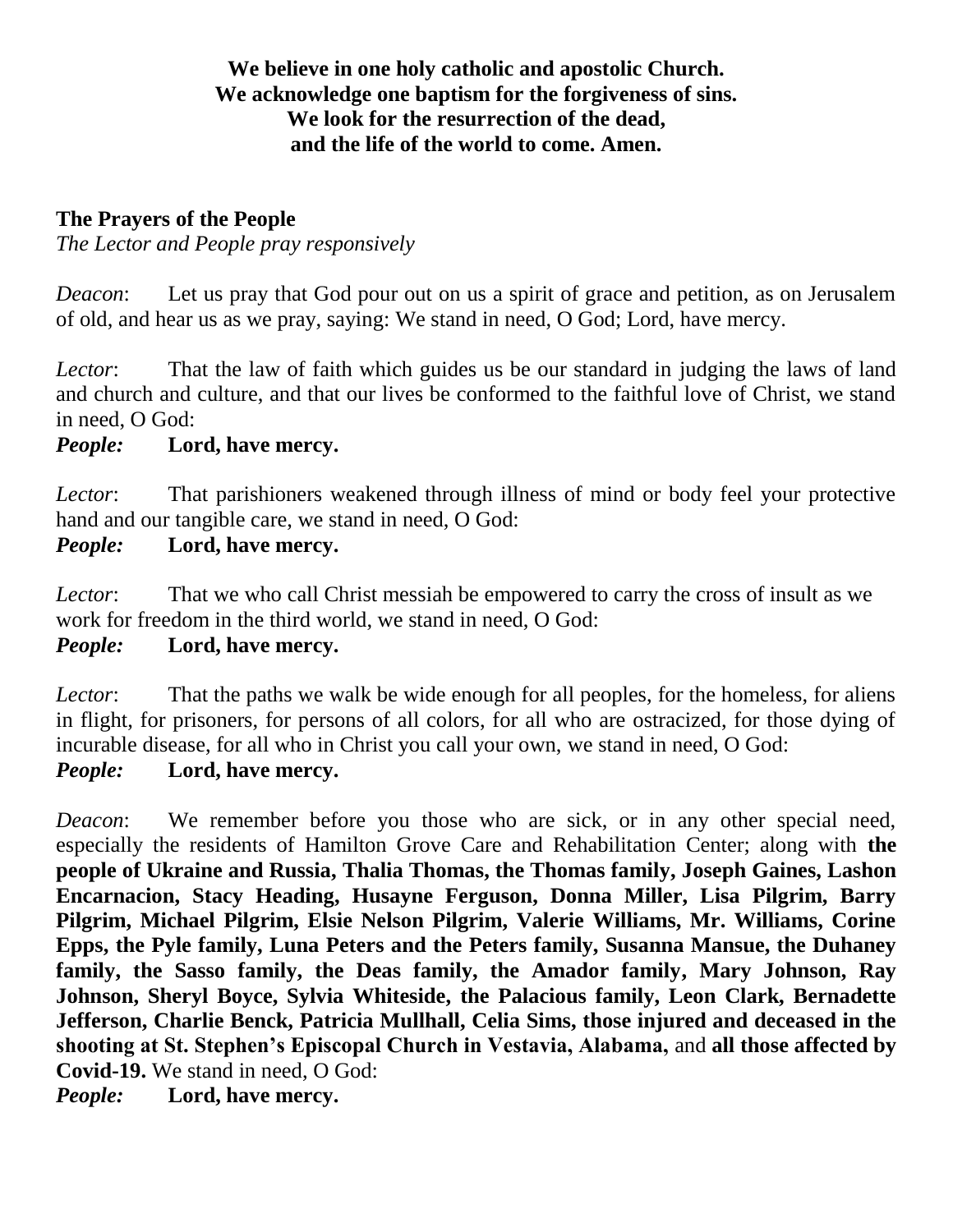*Deacon*: We remember those who have died, especially **Robert Bland, Joyce Clark, Larry Livingston, John W. Sapp, Sarah Sears, Patricia Stewart, Thaddeus Robinson, Thomas Goode,** and the victims of the ongoing wars around the world. We stand in need, O God: *People:* **Lord, have mercy.**

*Deacon*: We remember those with whom we give thanks, especially those who celebrate birthdays and anniversaries this week: **Frances Barksdale, Lawrence Gustin, Desiree Kirmales-Prouty, Kelly Castellon, June Perfater, Naomi McMullan and Cyrus Ketter, Jr.**. We stand in need, O God:

*People:* **Lord, have mercy.**

#### *The People may add their own petitions.*

*Celebrant:* God, our mother and father, deepen our trust in you. Watch over us day and night, and protect us from harm's way. Let us guard one another, that none may be excluded from our circle, embraced in Jesus Christ our Lord. **Amen**.

# **Confession of Sin**

*Celebrant:* Let us humbly confess our sins unto Almighty God. *Silence may be kept.*

*Celebrant and People:* **Most merciful God, we confess that we have sinned against thee in thought, word, and deed, by what we have done, and by what we have left undone. We have not loved thee with our whole heart; we have not loved our neighbors as ourselves. We are truly sorry and we humbly repent. For the sake of thy Son Jesus Christ, have mercy on us and forgive us; that we may delight in thy will, and walk in thy ways, to the glory of thy Name. Amen.**

*Celebrant:* Almighty God, our heavenly Father, who of his great mercy hath promised forgiveness of sins to all those who with hearty repentance and true faith turn unto him, have mercy upon you, pardon and deliver you from all your sins, confirm and strengthen you in all goodness, and bring you to everlasting life; through Jesus Christ our Lord. **Amen.**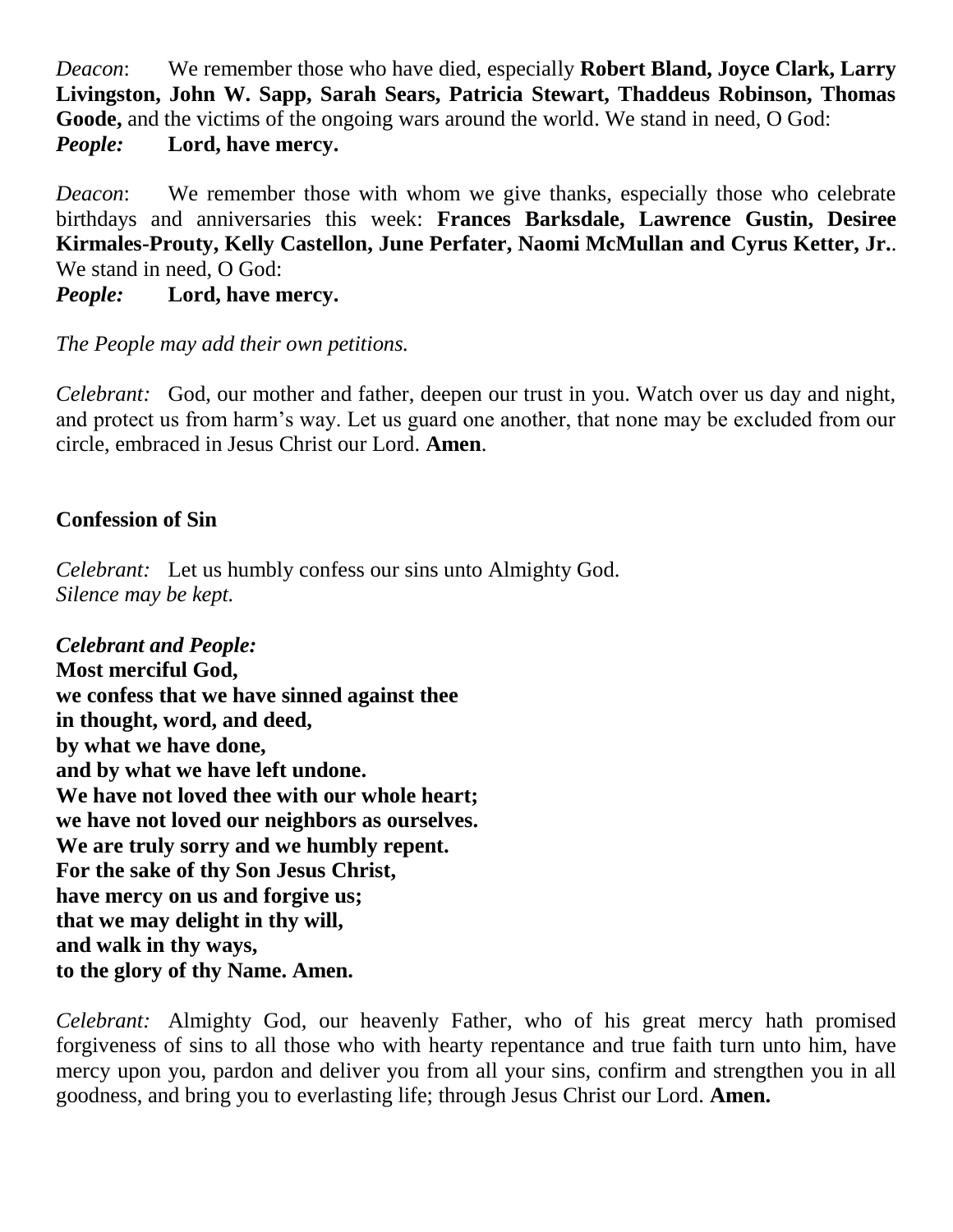*Please remain in your pew for the Peace.*

**The Peace**

*Celebrant:* The peace of the Lord be always with you.

*People:* **And with thy spirit.**

# **Holy Communion**

| Remain standing                |               |                                        |
|--------------------------------|---------------|----------------------------------------|
| <b>Offertory Hymn</b>          | Hymnal $#411$ | O Bless the Lord, My Soul!             |
| $\mathbf{1}$                   |               | 4                                      |
| O bless the Lord, my soul!     |               | He pardons all thy sins,               |
| His grace to thee proclaim!    |               | prolongs thy feeble breath;            |
| And all that is within me join |               | he healeth thine infirmities           |
| to bless his holy Name!        |               | and ransoms thee from death.           |
| $\overline{2}$                 |               | 5                                      |
| O bless the Lord, my soul!     |               | He clothes thee with his love,         |
| His mercies bear in mind!      |               | upholds thee with his truth;           |
| Forget not all his benefits!   |               | and like the eagle he renews           |
| The Lord to thee is kind.      |               | the vigor of thy youth.                |
| 3                              |               | 6                                      |
| He will not always chide;      |               | Then bless his holy Name,              |
| he will with patience wait;    |               | whose grace hath made thee whole,      |
| his wrath is ever slow to rise |               | whose loving-kindness crowns thy days: |
| and ready to abate.            |               | O bless the Lord, my soul!             |
|                                |               |                                        |

## *Remain standing* **The Great Thanksgiving: Eucharistic Prayer II**

*Celebrant*: The Lord be with you. *People***: And with thy spirit.** *Celebrant*: Lift up your hearts. *People***: We lift them up unto the Lord.** *Celebrant*: Let us give thanks unto our Lord God. *People***: It is meet and right so to do.**

# *Then, facing the Holy Table, the Celebrant proceeds*

It is very meet, right, and our bounden duty, that we should at all times, and in all places, give thanks unto thee, O Lord, holy Father, almighty, everlasting God. Creator of the light and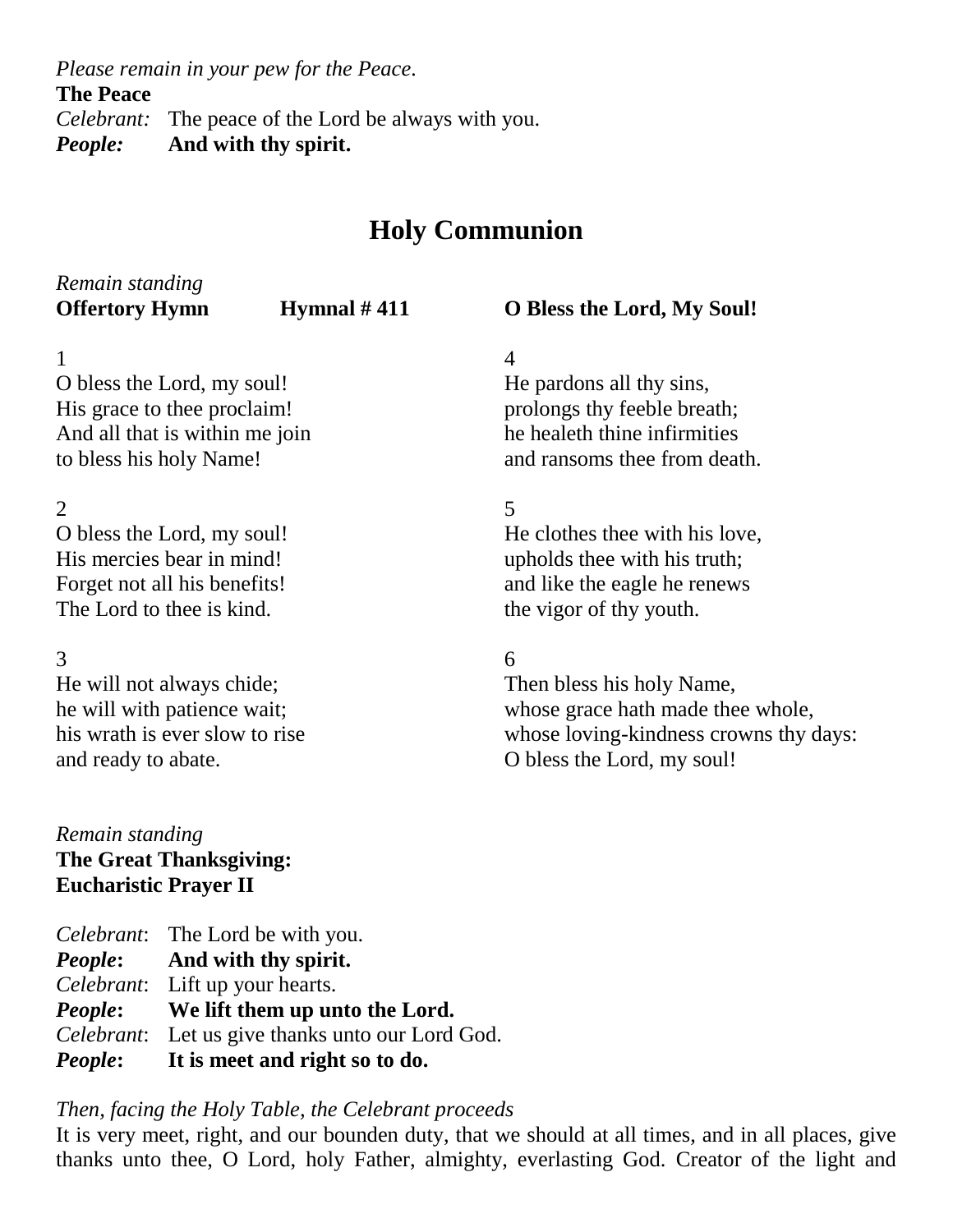source of life, who hast made us in thine image, and called us to new life in Jesus Christ our Lord. Therefore with Angels and Archangels, and with all the company of heaven, we laud and magnify thy glorious Name; evermore praising thee, and saying,

# *All say together Celebrant and People:*

**Holy, holy, holy, Lord God of Hosts: Heaven and earth are full of thy glory. Glory be to thee, O Lord Most High. Blessed is he that cometh in the name of the Lord. Hosanna in the highest***.*

# *All kneel or stand*

*Celebrant:* All glory be to thee, O Lord our God, for that thou didst create heaven and earth, and didst make us in thine own image; and, of thy tender mercy, didst give thine only Son Jesus Christ to take our nature upon him, and to suffer death upon the cross for our redemption. He made there a full and perfect sacrifice for the whole world; and did institute, and in his holy Gospel command us to continue, a perpetual memory of that his precious death and sacrifice, until his coming again.

For in the night in which he was betrayed, he took bread; and when he had given thanks to thee, he broke it, and gave it to his disciples, saying, "Take, eat, this is my Body, which is given for you. Do this in remembrance of me."

Likewise, after supper, he took the cup; and when he had given thanks, he gave it to them, saying, "Drink this, all of you; for this is my Blood of the New Covenant, which is shed for you, and for many, for the remission of sins. Do this, as oft as ye shall drink it, in remembrance of me."

Wherefore, O Lord and heavenly Father, we thy people do celebrate and make, with these thy holy gifts which we now offer unto thee, the memorial thy Son hath commanded us to make; having in remembrance his blessed passion and precious death, his mighty resurrection and glorious ascension; and looking for his coming again with power and great glory. And we most humbly beseech thee, O merciful Father, to hear us, and, with thy Word and Holy Spirit, to bless and sanctify these gifts of bread and wine, that they may be unto us the Body and Blood of thy dearly-beloved Son Jesus Christ.

And we earnestly desire thy fatherly goodness to accept this our sacrifice of praise and thanksgiving, whereby we offer and present unto thee, O Lord, our selves, our souls and bodies. Grant, we beseech thee, that all who partake of this Holy Communion may worthily receive the most precious Body and Blood of thy Son Jesus Christ, and be filled with thy grace and heavenly benediction; and also that we and all thy whole Church may be made one body with him, that he may dwell in us, and we in him; through the same Jesus Christ our Lord; By whom,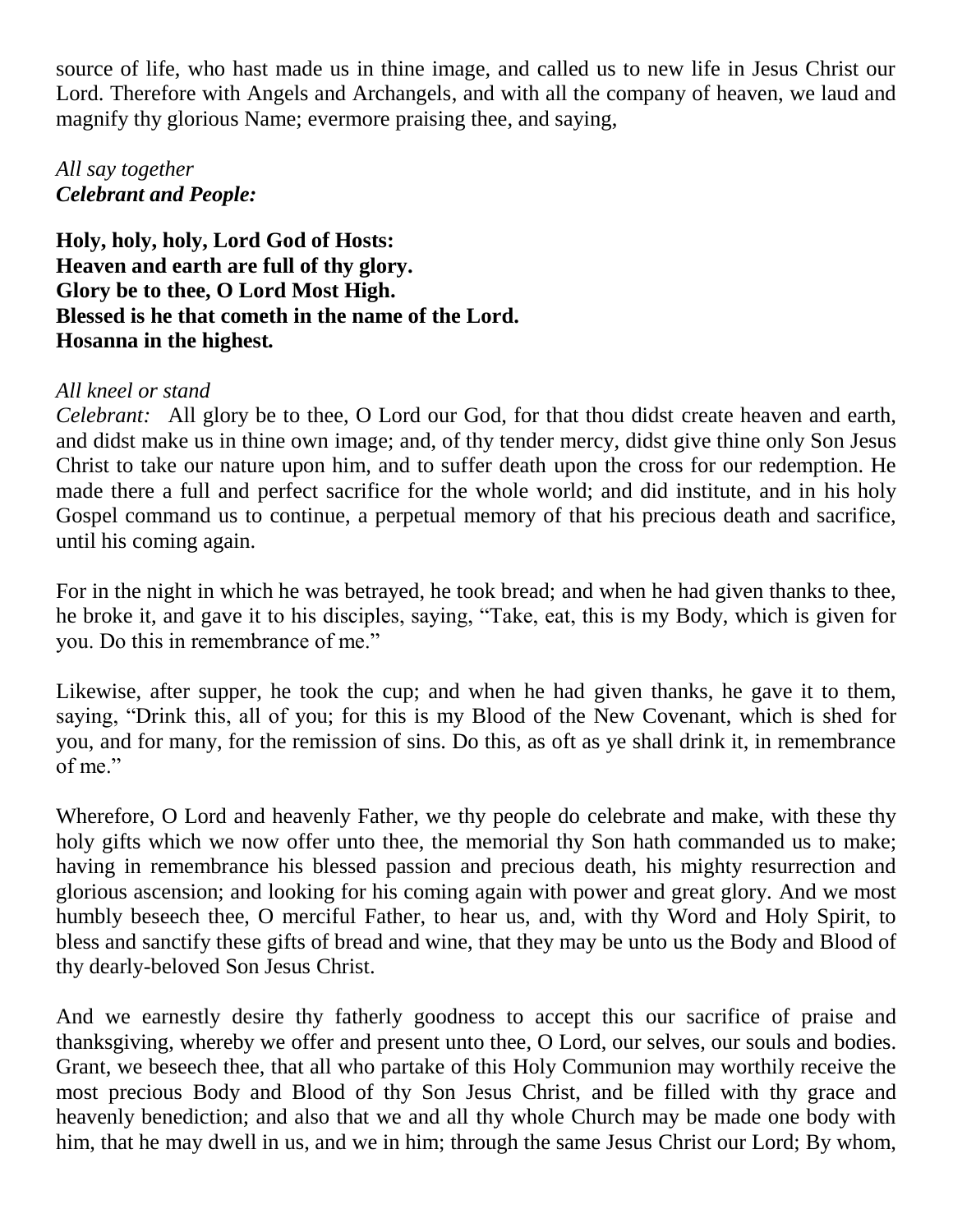and with whom, and in whom, in the unity of the Holy Ghost all honor and glory be unto thee, O Father Almighty, world without end. **Amen.**

And now, as our Savior Christ hath taught us, we are bold to say,

*Celebrant and People:* **Our Father, who art in heaven, hallowed be thy Name, thy kingdom come, thy will be done, on earth as it is in heaven. Give us this day our daily bread. And forgive us our trespasses, as we forgive those who trespass against us. And lead us not into temptation, but deliver us from evil. For thine is the kingdom, and the power, and the glory, for ever and ever. Amen.**

*The Celebrant breaks the consecrated Bread. A period of silence is kept. Then may be sung or said*

*Celebrant:* Alleluia. Christ our Passover is sacrificed for us; *People:* **Therefore let us keep the feast. Alleluia.**

*All say together* **Agnus Dei**

**O Lamb of God, that takest away the sins of the world, have mercy upon us. O Lamb of God, that takest away the sins of the world, have mercy upon us. O Lamb of God, that takest away the sins of the world, grant us thy peace.**

*The People may join in saying*

We do not presume to come to this thy Table, O merciful Lord, trusting in our own righteousness, but in thy manifold and great mercies. We are not worthy so much as to gather up the crumbs under thy Table. But thou art the same Lord whose property is always to have mercy. Grant us therefore, gracious Lord, so to eat the flesh of thy dear Son Jesus Christ, and to drink his blood, that we may evermore dwell in him, and he in us. **Amen.**

*Celebrant:* The Gifts of God for the People of God. Take them in remembrance that Christ died for you, and feed on him in your hearts by faith, with thanksgiving.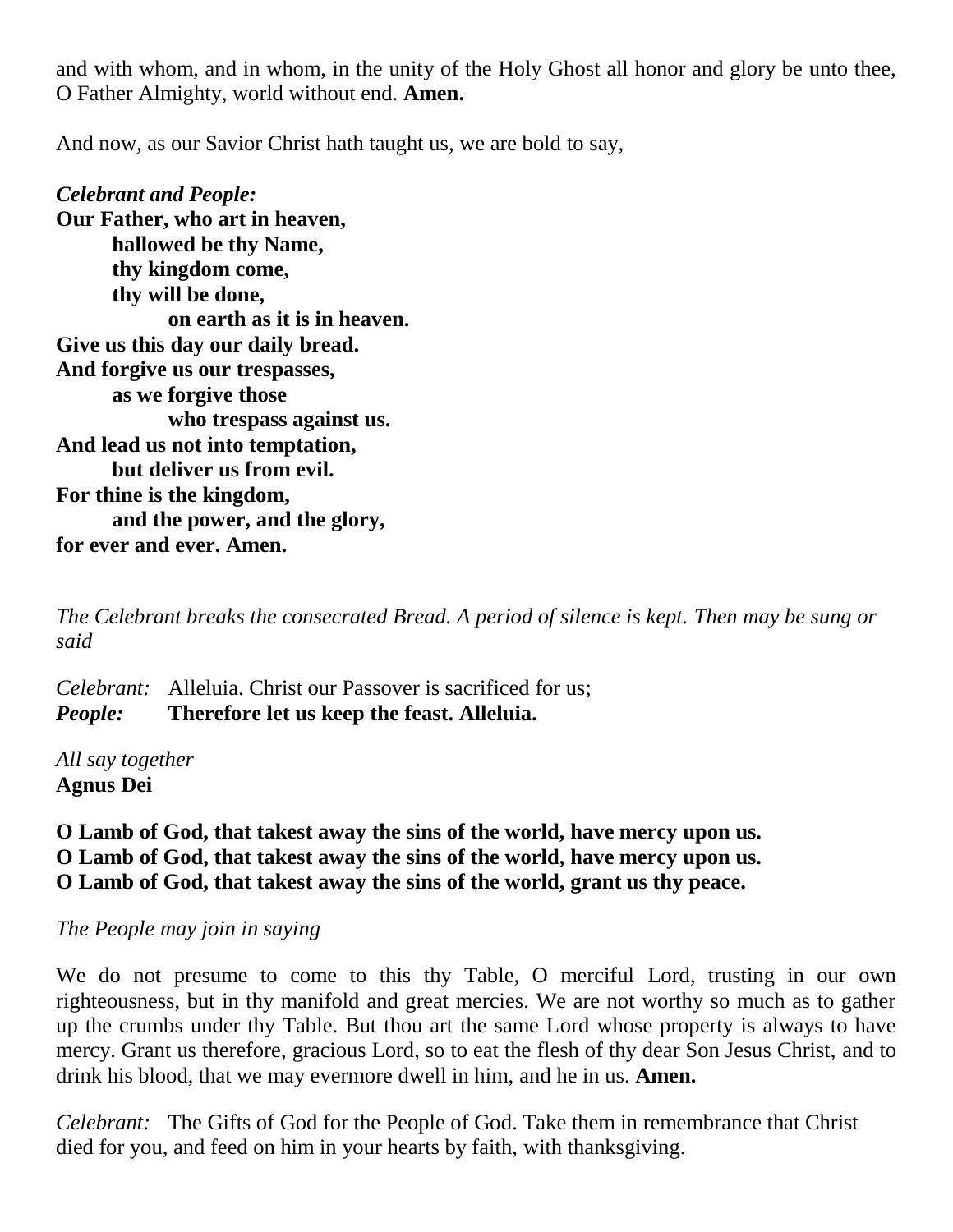*All baptized persons are welcome to receive Holy Communion.* 

### *All say together* **Post-communion Prayer**

**Almighty and everliving God, we most heartily thank thee for that thou dost feed us, in these holy mysteries, with the spiritual food of the most precious Body and Blood of thy Son our Savior Jesus Christ; and dost assure us thereby of thy favor and goodness towards us; and that we are very members incorporate in the mystical body of thy Son, the blessed company of all faithful people; and are also heirs, through hope, of thy everlasting kingdom. And we humbly beseech thee, O heavenly Father, so to assist us with thy grace, that we may continue in that holy fellowship, and do all such good works as thou hast prepared for us to walk in; through Jesus Christ our Lord, to whom, with thee and the Holy Ghost, be all honor and glory, world without end. Amen.**

#### **Announcements**

| <b>Recessional Hymn</b>             | LEVAS # $62$ | In Christ There is No East or West     |
|-------------------------------------|--------------|----------------------------------------|
|                                     |              | 3                                      |
| In Christ there is no East or West, |              | Join hands, disciples of the faith,    |
| In Him no South or North;           |              | What e'er your race may be!            |
| But one great fellowship of love    |              | Who serves my Father as a son          |
| Throughout the whole wide earth.    |              | Is surely kin to me.                   |
| $\overline{2}$                      |              | 4                                      |
| In Him shall true hearts everywhere |              | In Christ now meet both East and West, |
| Their high communion find;          |              | In Him meet South and North;           |
| His service is the golden cord      |              | All Christly souls are one in him      |
| Close-binding human kind.           |              | Throughout the whole wide earth.       |

# **Blessing**

*Celebrant:* The peace of God, which passeth all understanding, keep your hearts and minds in the knowledge and love of God, and of his Son Jesus Christ our Lord; and the blessing of God Almighty, the Father, the Son, and the Holy Ghost, be amongst you, and remain with you always. **Amen.**

# **Dismissal**

| Deacon: | Go in peace to love and serve the Lord. |
|---------|-----------------------------------------|
| People: | Thanks be to God.                       |
|         |                                         |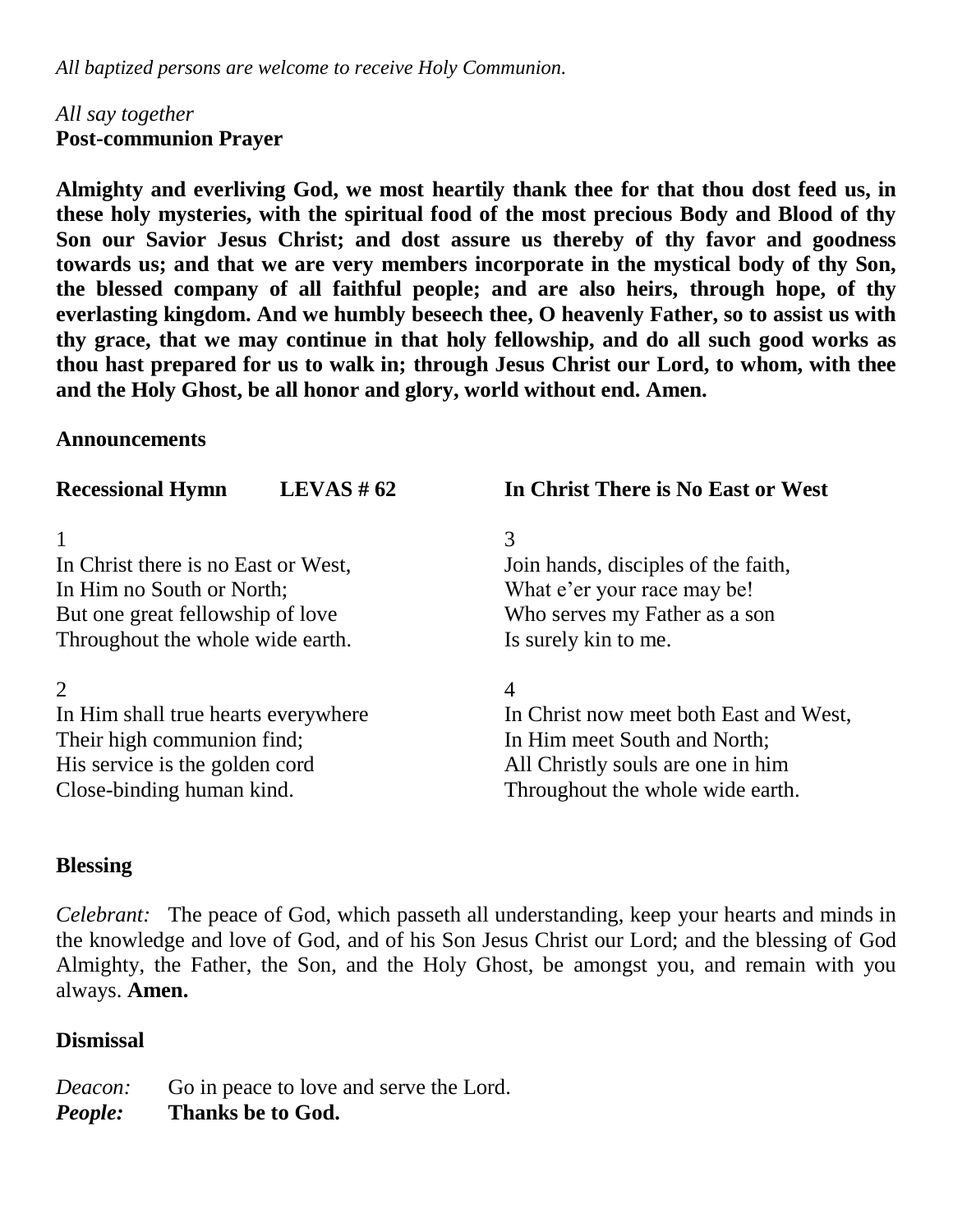#### **WELCOME BACK TO ALL SAINTS' CHAPEL!**

**Our Vision: A visible agent of God's love in Christ, joyfully embracing all people.**

**Our Mission: God is here; Jesus loves you. We are a welcoming, diverse community sharing God's love, Spreading the Gospel, and caring for all people and God's creation. Come join us.**

#### **PLEASE REMEMBER IN YOUR PRAYERS**

We remember God's holy catholic church, including Michael, our Presiding Bishop and Primate; William, our Bishop; René, Dean of this Cathedral; Peter, Noel and Bruce, Priest Associates; Carol and Chris, our Deacons, along with all other ministers in this congregation, lay and ordained; Justin, the Archbishop of Canterbury, and all Anglican Christians around the world, especially the Province of the Episcopal Church of South Sudan; and for our brothers and sisters in this diocese, including David, Joe Morris, and Sylvestre, retired Bishops; and the Revs. Edwin T. Chinery, Robert Fitzpatrick, Robert W. Mikol, Maria B. Sanzo, Stephanie E. Shockley, and Michael J. Way.

We commend to your prayers this day all persons deployed in the service of our country. May they dwell safely under the protection of Almighty God.

#### **TRINITY CATHEDRAL OF THE DIOCESE OF NEW JERSEY JUNE 19, 2022 ~ PROPER 7 ~ JUNETEENTH ~ HAPPY FATHER'S DAY!**

みみ みみみみみみみみみ

**Following Christ, joining the Cathedral** – We invite you to accept the invitation to follow Christ, to become a Christian and to become a member of Trinity Cathedral. We encourage you to fill in one of the pew cards and place it in the offering plate, or please contact one of the clergy.

AA A A A A A A A A

#### **ANNOUNCEMENTS**

The Lectors for the 10:00 am Mass on 6/26 are: **Youth for Family Sunday**

Join us on **Sunday, June 19th** at the 10am Mass for Trinity Cathedral's **1 st Annual Juneteenth recognition and celebration event:** *Victory in Jesus on Juneteenth*. Our very own Cn. Dr. Phil Lewis will be giving a short talk on the history behind the newest Federal holiday,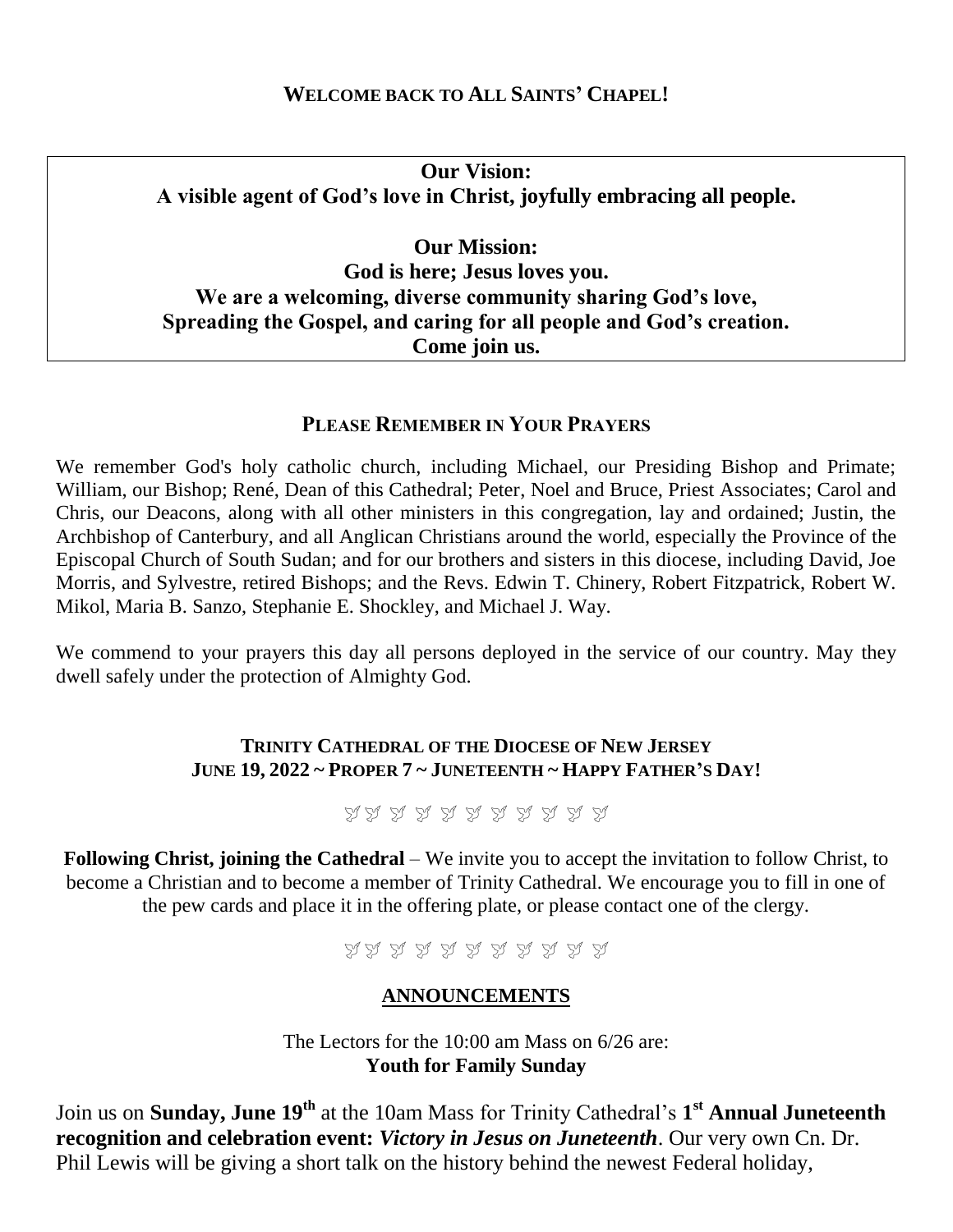understanding this American holiday and the progress we have made to date. Then stay and enjoy a short youth presentation in Synod Hall. There will be music, fun and fellowship on this historic day.

The Cathedral now hosts a Rite 1 Eucharist in the Chapel from **8:30am-9:15am** on the 1<sup>st</sup> and 3<sup>rd</sup> Sunday of each month. This is a spoken Mass with hymns.

**UrbanPromise Summer Camp -** We are live again this summer! Academics in the AM, recreation, careers, STEM, art, and golf in the PM. With all of this going on, we are going to need some healthy snacks for the kids at the end of the day. If there are any folks out there who would like to get together and prepare healthy snacks for about 70 kids, 1st grade through 12th grade for four afternoons for one week of camp, please be in touch. Snacks should be ready to go by about 3:30 PM. If you would like to help serve the snacks as well, that would be great. If your schedule does not allow for that and you want to just prepare the snacks each day, that's fine! Either way, there will be plenty of staff present to help to manage and assist with the distribution of the snacks. See me... E-mail, call, talk after church: Georgia Koenig, [gbkoenig@verizon.net,](mailto:gbkoenig@verizon.net) or (609) 273-3351! Thanks, as always!

**Our Weekly Zoom Check-in -** The Tuesday Cathedral Zoom meetings hosted by Nancy Hood-Boczar are held from 9:00 – 9:45 am. (Zoom Meeting I.D.:731 761 4097 Password: unity) To call in without using the Internet: (301) 715-8592 or (312) 626-6799 or (346) 248-7799 To find out how to join us, call or text Nancy Hood-Boczar at (267) 614-5746, or E-mail [shaktisocialwork4@hotmail.com](mailto:shaktisocialwork4@hotmail.com)

**Rosary Devotions via Zoom! -** The Society of Mary continues to conduct Rosary devotions on Thursday evenings, via Zoom (phone access also available)! Please join them each Thursday at 8:00 pm. If you would like to participate, please E-mail Erica Warner at vassose@aol.com, and she will call you and include you in the telephone conference. You will also receive guide sheets that you can follow when joining us virtually in these devotions. Please feel free to join us.

**The next Food Pantry distribution date is – Saturday, June 25th (2 nd & 4 th Saturdays this month)** from 9-11:00 am. All food contributions to the Pantry are welcomed. Please bring your donations to the Cathedral office during the week or leave them on the frontal case (the "stage") in Synod Hall on Sundays. Also, monetary donations are always welcome as they enable us to purchase additional food from the Food Bank and local groceries. For more info., speak with Ellen Wanser. THANK YOU for your support.

**Each Thursday, we distribute hot dinners "to go" from 5:00–6:00pm at the Overbrook Avenue entrance** as a satellite location for the Trenton Area Soup Kitchen.

**After prayerful consideration and in confidence of declining infection numbers and hospitalizations, the Vestry and Dean have determined that masking at Trinity Cathedral can now be optional.** This decision was not made lightly and each individual is welcome to continue masking as they deem necessary, or in consultation with a medical professional of their choice. We pray that circumstances will continue to improve, and we ask all to please do everything possible to stay safe and healthy. This decision, for many, is welcome news after two very long years. Please consider your personal comfort level with regards to masking, given the confidence that, masked or unmasked, your choice will be respected.